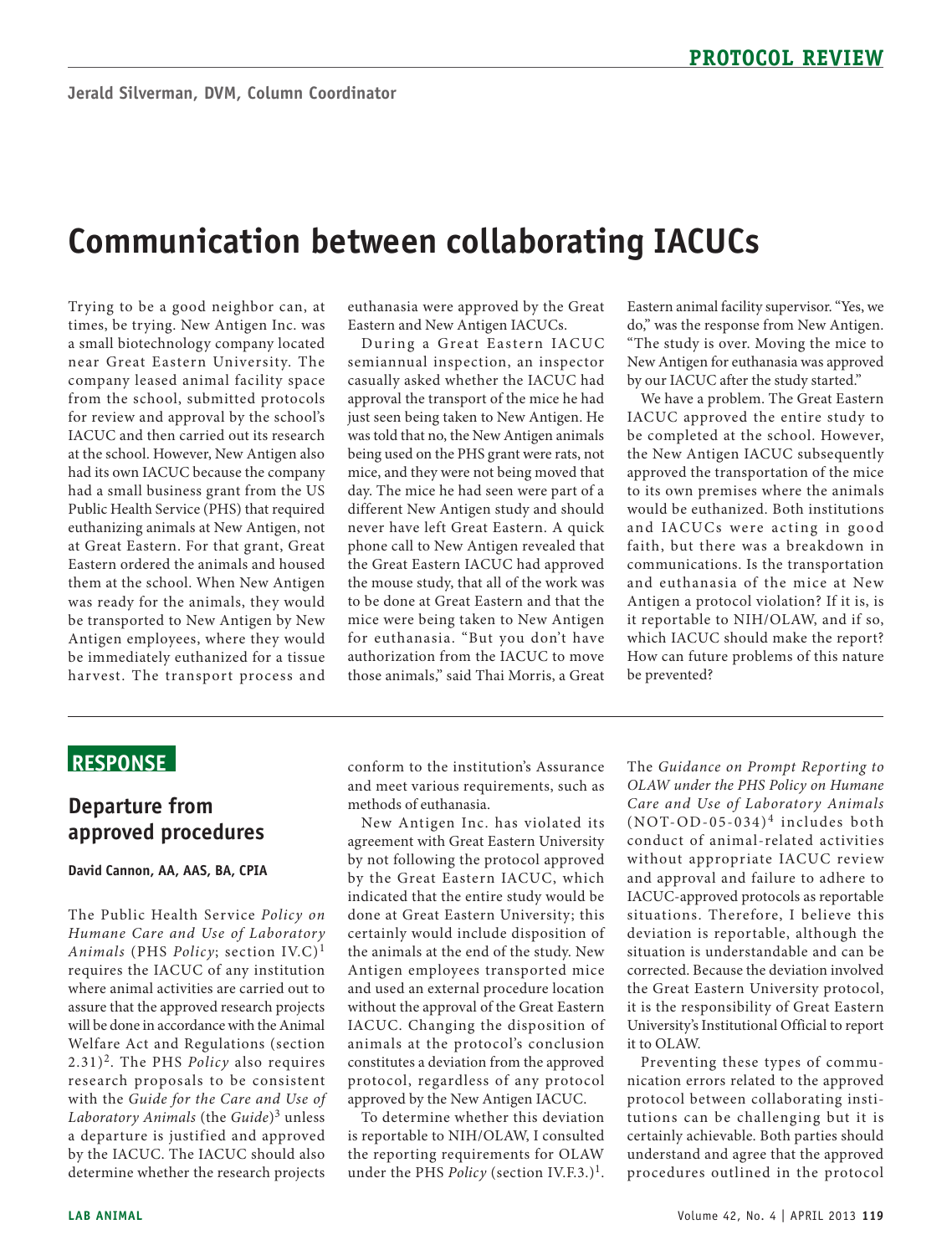maintain the lines of communication Both parties should establish safeguards must be strictly followed. Any changes to the protocol must receive approval from the IACUC of the institution where the study is being done. A useful way to is to have a representative of each institution serve as a member on the other institution's IACUC (although there may be confidentiality issues to resolve). to keep the communication clear and remain compliant.

- 1. Public Health Services. *Policy on Humane Care and Use of Laboratory Animals* (US Department of Health and Human Services, Washington, DC, 1986; amended 2002).
- 2. Animal Welfare Act and Regulations. 9 CFR, Chapter 1, Subchapter A, Part 2.
- 3. Institute of Laboratory Animal Research. *Guide for the Care and Use of Laboratory Animals* 8th edn. (National Academies Press, Washington, DC, 2011).
- 4. Office of Laboratory Animal Welfare. *Guidance on Prompt Reporting to OLAW under the PHS Policy on Humane Care and Use of Laboratory Animals.*  Notice NOT-OD-05-034. (National Institutes of Health, Washington, DC, 24 February 2005, updated 21 February 2013). <http://grants.nih. gov/grants/guide/notice-files/not-od-05-034. html>

*Cannon is the Director of the Institutional Animal Care and Use Committee at The University of Alabama at Birmingham, Birmingham, AL.* 

# **ReSponSe**

## **Too many cooks in the kitchen**

**Debra Hickman, DVM, MS, DACLAM, Chris Konz, BS, LATG & Randy peper, DVM, phD** 

 the responsibility and authority of each well to consider the following statement Both institutions have acted in good faith, but there is clearly confusion regarding institution in this scenario. They would do from the *Guide for the Care and Use of Laboratory Animals* (the *Guide*)<sup>1</sup>:

 In cases of such collaboration involving the participating institutions should "Interinstitutional collaboration has the potential to create ambiguities about responsibility for animal care and use. animal use (beyond animal transport), have a formal written understanding

 addresses the responsibility for offsite (e.g., a contract, memorandum of understanding, or agreement) that animal care and use, animal ownership, and IACUC review and oversight. In addition, IACUCs from the institutions may choose to review protocols for the work being conducted."

 constitute noncompliance. As outlined for euthanasia. There is also a protocol be conducted there, with no provision protocol allowing mice to be transported In our opinion, this situation does in the scenario, the New Antigen IACUC approved rats to be housed at Great Eastern until transported to New Antigen approved by the Great Eastern IACUC for New Antigen mice to be housed at Great Eastern and for all procedures to for transport to New Antigen for euthanasia. The fact that New Antigen's IACUC subsequently approved its own to New Antigen for euthanasia does not alter the Great Eastern protocol. Therefore, it appears that transporting and euthanizing mice at New Antigen was not in accordance with the Great Eastern– approved protocol.

 The criteria established for reporting Health Service *Policy on Humane Care Policy*)2 include any serious or continuing serious deviation from the provisions are considered reportable<sup>3</sup>, and this list includes conduct of animal-related activities without appropriate IACUC the situation does not meet the criteria incidents of noncompliance in the Public and Use of Laboratory Animals (PHS noncompliance with the PHS *Policy*, any of the *Guide* and any suspension of an activity by the IACUC. OLAW has also released examples of items that review and approval and failure to adhere to IACUC-approved protocols. Although outlined by the PHS *Policy*, we feel the institutions should plan to report the incident to OLAW.

 only incidents associated with NIH-In our opinion, the responsibility to report lies with Great Eastern University as it was there that the noncompliant procedures (transport of animals) were initiated. However, if Great Eastern's Assurance with OLAW states that funded research will be reported, then the university will need to determine

 whether these mice were used on an NIH-funded study. If Great Eastern University is accredited by the Association for the Assessment and Accreditation of Laboratory Animal Care (AAALAC), International, then it should report the incident to this organization also. Because the incident involved mice, there is no need to report to the USDA.

 miscommunication and noncompliance, University and New Antigen Inc. develop protocol review. To prevent future occurrences of we recommend that Great Eastern a formal wr itten understanding that addresses their relationship, including

1. Institute of Laboratory Animal Research. *Guide for the Care and Use of Laboratory Animals* 8th edn. (National Academies Press, Washington, DC, 2011).

- 2. Public Health Service. *Policy on Humane Care and Use of Laboratory Animals* (US Department of Health and Human Services, Washington, DC, 1986; amended 2002).
- 3. Office of Laboratory Animal Welfare. *Guidance on Prompt Reporting to OLAW under the PHS Policy on Humane Care and Use of Laboratory Animals.*  Notice NOT-OD-05-034. (National Institutes of Health, Washington, DC, 24 February 2005, updated 21 February 2013). <http://grants.nih. gov/grants/guide/notice-files/not-od-05-034. html>

*Hickman is Director, Laboratory Animal Resource Center, School of Medicine, Indiana University, Indianapolis, IN; Konz is Director, Science Animal Resource Center, School of Science, Indiana University– Purdue University, Indianapolis, IN; and Peper is Director, Laboratory Animal Resources, Indiana University, Bloomington, IN.* 

### **ReSponSe**

#### **It's all about communication**

#### **Amanda Underwood, BS, CpIA, Doug powell, DVM, ACLAM & Ray Stricklin, phD**

 collaboration has the potential to create should have a formal written understanding that addresses responsibilities." Such The *Guide for the Care and Use of Laboratory Animals* (the *Guide*)<sup>1</sup> is right on when it says "interinstitutional ambiguities about responsibility for animal care and use; and participating institutions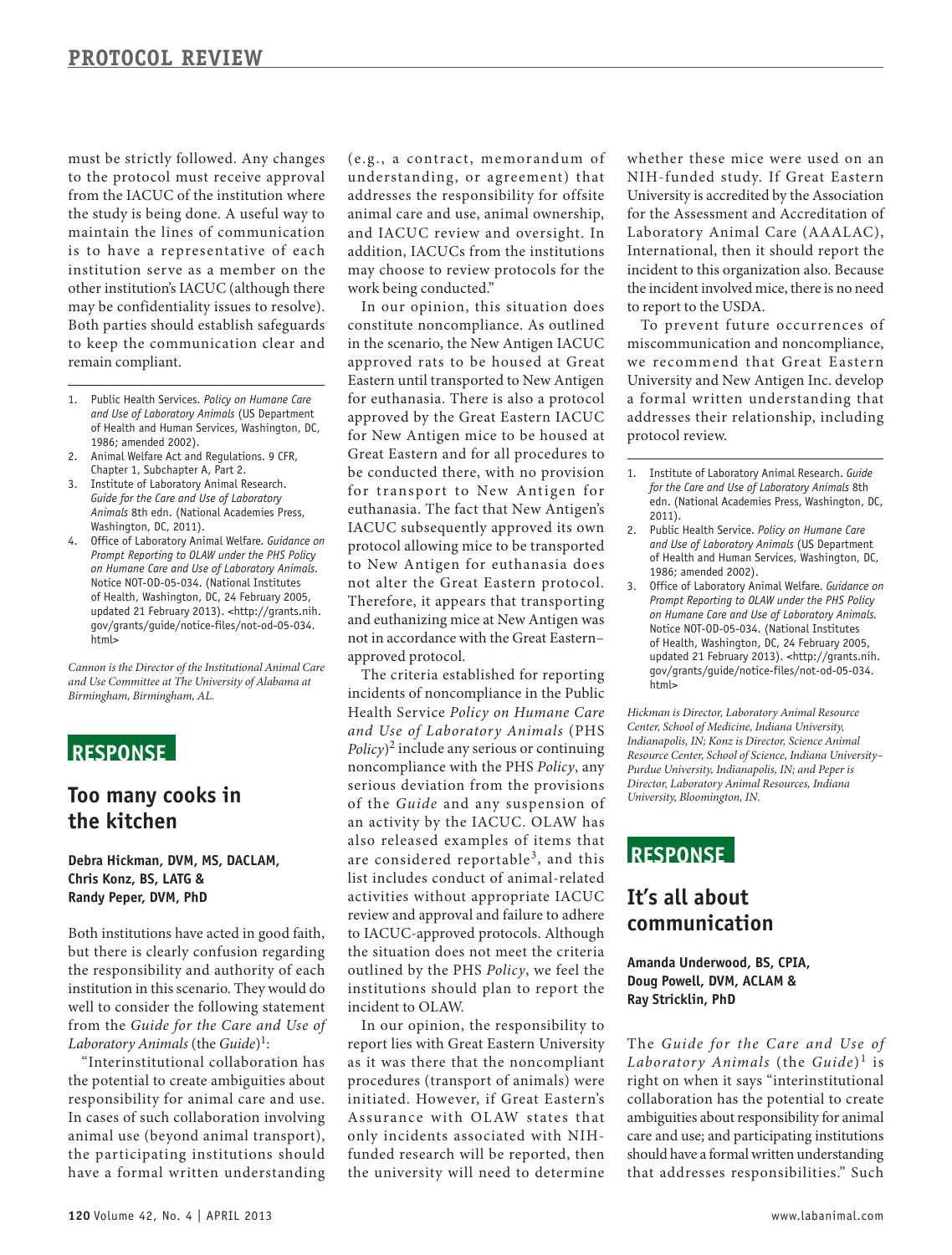# *A word from OLAW and APHIS*

*In response to the questions posed in this scenario, the Office of Laboratory Animal Welfare (OLAW) and the Animal and Plant Health Inspection Service (APHIS) offer the following clarification and guidance, with two caveats: (i) the OLAW response presumes that the studies are funded by the Public Health Service; (ii) the APHIS response would apply if the species in question was a USDA-regulated species; at present, the species in the scenario (Mus musculus bred for research) is not.* 

This column presents the reader with the following questions: Is the transportation and euthanasia of the mice a protocol violation? If so, is it reportable to NIH/OLAW, and which IACUC should make the report? How can future problems of this nature be prevented?

In the scenario, two activities, transportation of the animals and change in location of the euthanasia procedure, were not approved by the IACUC with jurisdiction over the mice, the university's IACUC. The biotechnology company's IACUC acted outside of its oversight authority; therefore, the actions taken by its employees constitute a noncompliance. This is reportable to OLAW as a significant change implemented without IACUC approval<sup>1</sup>. In this particular circumstance, assuming the biotechnology company is the primary grantee, it bears the responsibility for compliance. Its IACUC would be expected to report the incident through the Institutional Official and to develop and implement corrective actions to prevent a repeat occurrence. OLAW will accept noncompliance reports from either the primary grantee or the performance site, depending on the nature of the noncompliance and which site is best able to take corrective action.

There is no federal requirement for dual review and approval of research activities. Therefore, review by both IACUCs is not indicated<sup>2</sup>. However, having a written agreement that clearly defines oversight of transportation between facilities and IACUC review of amendments that affect both institutions would provide a satisfactory resolution and preventive strategy. Such an agreement would meet the recommendations in the *Guide for the Care and Use of Laboratory Animals* and the requirements of the NIH Grants Policy Statement on written agreements3,4*.* At a minimum, the agreement must also address ways in which the Public Health Service *Policy on Humane Care and Use of Laboratory Animals* requirement for review and approval of proposed animal activities and semiannual facilities review by an IACUC will be met<sup>5</sup>.

For a regulated species, section 2.31(e) (3) of the Animal Welfare Act Regulations (AWARs) requires a complete description of the proposed use of an animal to be written in the animal protocol<sup>6</sup>. This includes transportation to another facility for euthanasia and tissue harvest. An amendment can be added to the Great Eastern protocol to indicate that euthanasia will be performed at New Antigen, and transportation can begin after the IACUC has approved the amendment. Conditions during transportation must be in accordance with AWAR requirements for the species being used. Record-keeping requirements must be in accordance with AWAR section 2.35 where applicable<sup>6</sup>.

- 1. Office of Laboratory Animal Welfare. *Guidance on Prompt Reporting to OLAW under the PHS Policy on Humane Care and Use of Laboratory Animals.* Notice NOT-OD-05-034. (National Institutes of Health, Washington, DC, 24 February 2005, updated 21 February 2013). <http://grants.nih.gov/grants/guide/notice-files/ not-od-05-034.html>
- 2. Public Health Service. *Policy on Humane Care and Use of Laboratory Animals—Frequently Asked Questions.* Protocol Review, Question No. D.8. (US Department of Health and Human Services, Washington, DC, 2006, revised 2013). <http://grants.nih.gov/grants/olaw/faqs.htm#d8>
- 3. Institute for Laboratory Animal Research. *Guide for the Care and Use of Laboratory Animals* 8th edn. 15 (National Academies Press, Washington, DC, 2011). 4. US National Institutes of Health. NIH Grants Policy Statement; Part II Terms and Conditions of NIH Grant Awards, Subpart B: Terms and Conditions for Specific Types of Grants, Grantees, and Activities, 15.2.1 Written Agreement. (US National Institutes of Health, Bethesda, MD, 2012). <http://grants.nih.gov/grants/
- policy/nihgps\_2012/nihgps\_ch15.htm#> 5. Public Health Service. *Policy on Humane Care and Use of Laboratory Animals* (US Department of Health and Human Services, Washington, DC, 1986; amended 2002).
- 6. Code of Federal Regulations, Title 9, Ch. 1, Part 2, Subpart C, §2.31(e)(3) and §2.35.

#### Patricia Brown, VMD, MS, DACLAM **Chester Gipson, DVM** Chester Gipson, DVM

| Director                |  |
|-------------------------|--|
| OLAW, OER, OD, NIH, HHS |  |

*Director Deputy Administrator OLAW, OER, OD, NIH, HHS USDA, APHIS, AC* 

agreements are essentially formal written conducted caused undue harm to the including the euthanasia of the animals. communications. In this case, sufficient animals or occurred without IACUC Since Great Eastern's IACUC had not lines of communication were not in place oversight. This scenario does not address approved movement of the animals to between Great Eastern and New Antigen, whether New Antigen's veterinary staff New Antigen, the transportation and resulting in confusion. approved the import of animals or euthanasia of the mice at New Antigen, In our opinion, this violation is minor whether there was an existing relationship in the eyes of Great Eastern, would be because New Antigen and Great Eastern between New Antigen and Great Eastern a protocol violation and would require had approved protocols. Although that negated the need for health histories reporting to OLAW. Since Great Eastern the situation was not universally or quarantine regarding the movement had taken responsibility for housing communicated, it was approved. The of animals. New Antigen's animals, Great Eastern

removal of animals without permission Great Eastern's IACUC approved the should report the violation to OLAW. is concerning, but none of the procedures entire study to be completed at the school, However, it should be reported as a